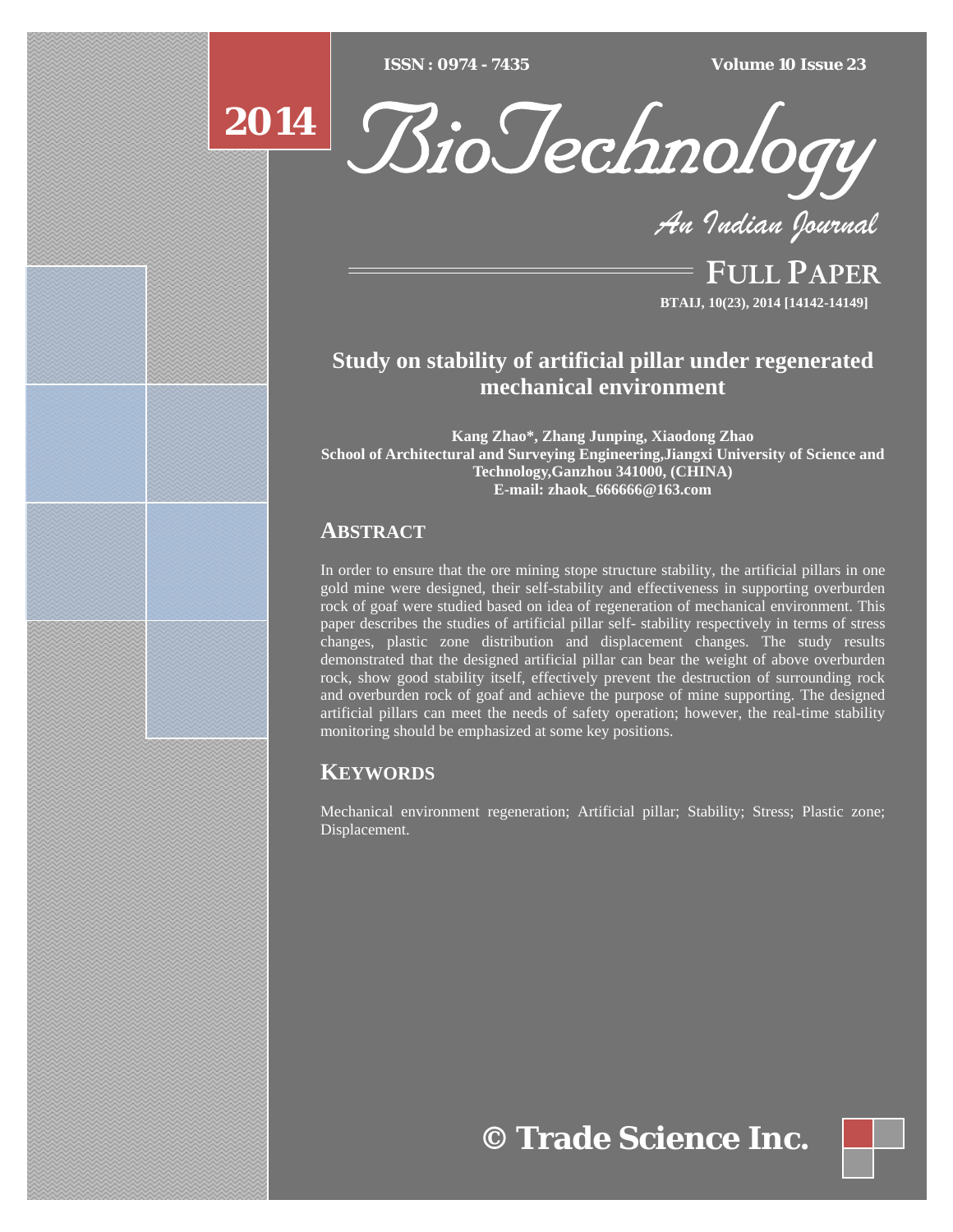# **INTRODUCTION**

 A great quantity of ore mining will cause stress changes in surrounding rock environment**[1]**. In order to fully recover mineral resources, there is need to reclaim the left pillars but necessary measures should be adopted in supporting goaf roof after pillar recovery to prevent catastrophic mine accidents. Deshen Gu proposed an important idea, "regeneration of mining environment," in mining science<sup>[2-3]</sup>. The idea deals with construction of artificial structure to change stress environment in surrounding rocks of goaf after mining to minimize the destruction caused by original stress changes, to reduce the difference between main tresses and to lower the stress dispersion levels in the purpose of improving stability of surrounding rock of goaf. The artificial pillars usually can't reach desired supporting effect since their supporting capability is affected by some complicated factors such as filling construction process, characteristics of filling material and designed strength, etc**[4-7]**. Although some researchers have contributed their efforts and made some achievements in studies of underground support function and effectiveness, most of these studies are concentrated on areas of artificial pillar construction process and field applications, relatively less research work are reported on studies of self-stability and fracture behavior of artificial pillars**[8-** <sup>13]</sup>. It is found that, through literature searching and field investigation, the artificial pillars have replaced original ore pillars in many mines, however, the problems such as the self failure mechanism of artificial pillars have been puzzling the safety operations in many mines.

# **MODELLING**

 One gold mine in China was used as a research subject in this study; its ore body was 5m in average thickness; length was 90m; inclination was nearly horizontal; burial depth was 500m. An open-stope mining is used in this mine with natural pillars being replaced by artificial pillars to ensure the stability of surrounding rocks of goaf. The mine is divided into seven mining levels(-390m, -410m, -430m, -460m, -500m, -540m and -580m.), currently -410m level mining has been completed, -430m level is under mining and -460m level is under development.

 Influenced by surface environment, the main shaft is located in the theoretical movement belt area, so it is very critical to study the influences on above overburden rocks and surface movement during mining of -430m and -460m levels. Therefore, it is necessary to study the self-stability of artificial pillars. The model is built in according to mine geological conditions, it has a bottom buried depth of 790m, a number of 124614 nodes and 117096 units, the physical and mechanical parameters of model are shown in TABLE 1. The research is mainly concentrated on self-stability of artificial pillars during mining process of -430m and -460 levels. The dimensions of mining room and pillar are shown in TABLE 2 and their layout in Figure 1.

 A gradient mode is adopted for meshing with more dense and even grids used in research areas. The model uses displacement boundary conditions: using the roll around support( $u_x=0$ ,  $u_y=0$ ), bottom fixed ( $u_x=0$ ,  $u_y=0$ ), the upper boundary is the gravity stress of overburden rock  $\sigma_z = 10.92 \text{MPa}$ , the horizontal stress in the direction of ore body tendency is 1.25 times that of vertical stress ( $\sigma_x=1.25\sigma_z$ ), the horizontal stress along the ore body is 0.75 times that of vertical stress  $(\sigma_x=0.75\sigma_z)$  along the run of ore body. The Mohr-Coulomb strain softening standards are used in calculations. The model is shown in Figure 2.

| <b>Constituent</b>  | <b>Density</b><br>$(kN/m^3)$ | <b>Elastic modulus</b><br>(MPa) | <b>Cohesion</b><br>(MPa) | <b>Friction</b><br>angle( $\degree$ ) | Poisson's<br>ratio | <b>Tensile</b><br>strength $(MPa)$ |
|---------------------|------------------------------|---------------------------------|--------------------------|---------------------------------------|--------------------|------------------------------------|
| Surrounding<br>rock | 28                           | 60000                           | 15                       | 45                                    | 0.2                | 7.5                                |
| Ore body            | 27.1                         | 65000                           | 15                       | 42                                    | 0.19               | 7.5                                |
| Artificial pillar   | 21                           | 230                             | 0.171                    | 35                                    | 0.25               | 0.01                               |

**TABLE 2 : Parameter design for ore block structure of -430m and -460m levels** 

| <b>Mid section</b> | Ore block structure parameter |                  |                                |                |  |  |  |
|--------------------|-------------------------------|------------------|--------------------------------|----------------|--|--|--|
|                    | Number of pillars per section | Pillar width (m) | Number of rooms<br>per section | Room width (m) |  |  |  |
| $-430m$            |                               | 6.6              |                                | 11.7           |  |  |  |
| -460m              |                               | 5.8              |                                | 11.9           |  |  |  |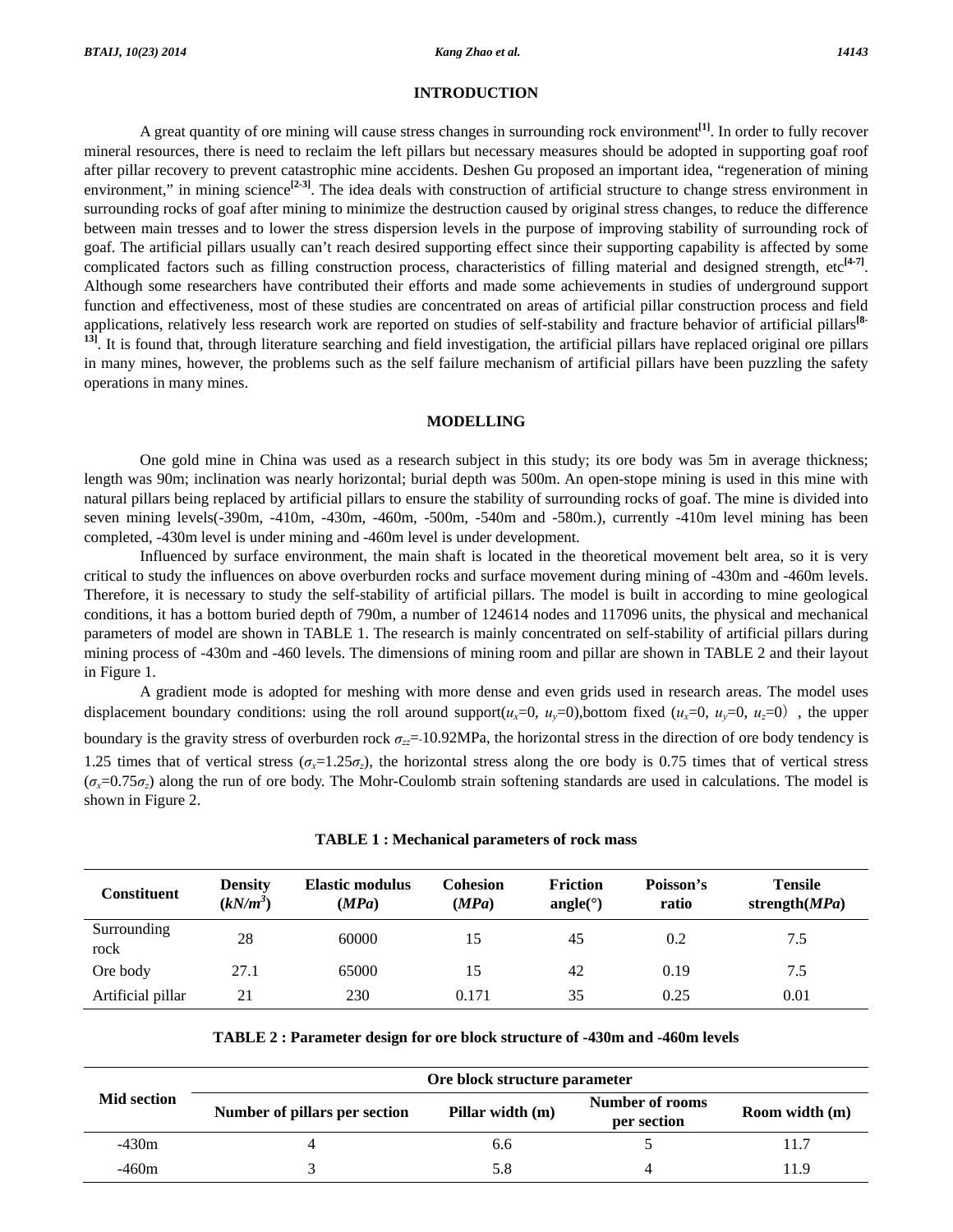

**Figure 1 : Layouts of mine room and artificial pillar** 

# **RESULTS AND DISCUSSIONS**

#### **Stress changing process of artificial pillar itself**

 The stress has great changes in the mining process, especially concentrating on the areas of surrounding rocks outside both ends of mine room, the stress value reaches



**Figure 2 : Model of mine room and artificial pillar** 

 61.03MPa at lower surrounding rocks outside mine room (Figure 3). Although this stress is less than the maximum compression strength of 75 MPa of surrounding rocks, safety monitoring should be emphasized and reinforcement measures adopted to ensure the safety. It is shown in maximum principle stress diagram that the stress of artificial pillar is relatively stable and there is no stress concentration phenomena, the applied stress is less than its compression strength. It is known from the minimum main stress diagram that the tensile stress is very small, not even existing; considering the compressionresisting and non-tension-resisting characteristics of rock material, the artificial pillar is in a stable state. While looking at whole minimum stress diagram, it is shown that the maximum tensile stress are located on the mine room roof at -430m mining level and in the middle of floor of two mining levels of goaf. The closer is the mine room to middle area of goaf, the higher the tensile stress value, the maximum tensile stress reaching 3.54 MPa which is still much lower than the tensile strength 7.5 MPa of surrounding rocks and thus surrounding rocks destruction will not occur which accounts for that the designed artificial pillars can meet supporting requirements. All material destruction starts from plastic zones occurred in the material, there is no plastic destruction zones appeared in artificial pillar itself after completion of mining, only small plastic zones appeared during the mining process of two levels(Figure 4). After the mining operation of two mining levels, the artificial pillars are in stable state of stress, this shows that the designed artificial structure parameters can effectively prevent the formation and destruction of plastic zones in overburden rocks in the goaf. It is shown in stress diagram and plastic zone distribution diagram of artificial pillars that the applied compression stress or tensile stress is less than its instability and failure strength, which results no fracture and instability of overburden rocks and causes no failure of artificial pillar itself. The plastic zone distribution diagram of mine room and surrounding rocks can also reflect good supporting of artificial pillars and stable state of the stope structure supported by artificial pillars.

# **Analysis of artificial pillar displacement change**

 In the mining process of two mine levels, the stress environment variation have led to changes of corresponding outside load exerting on the artificial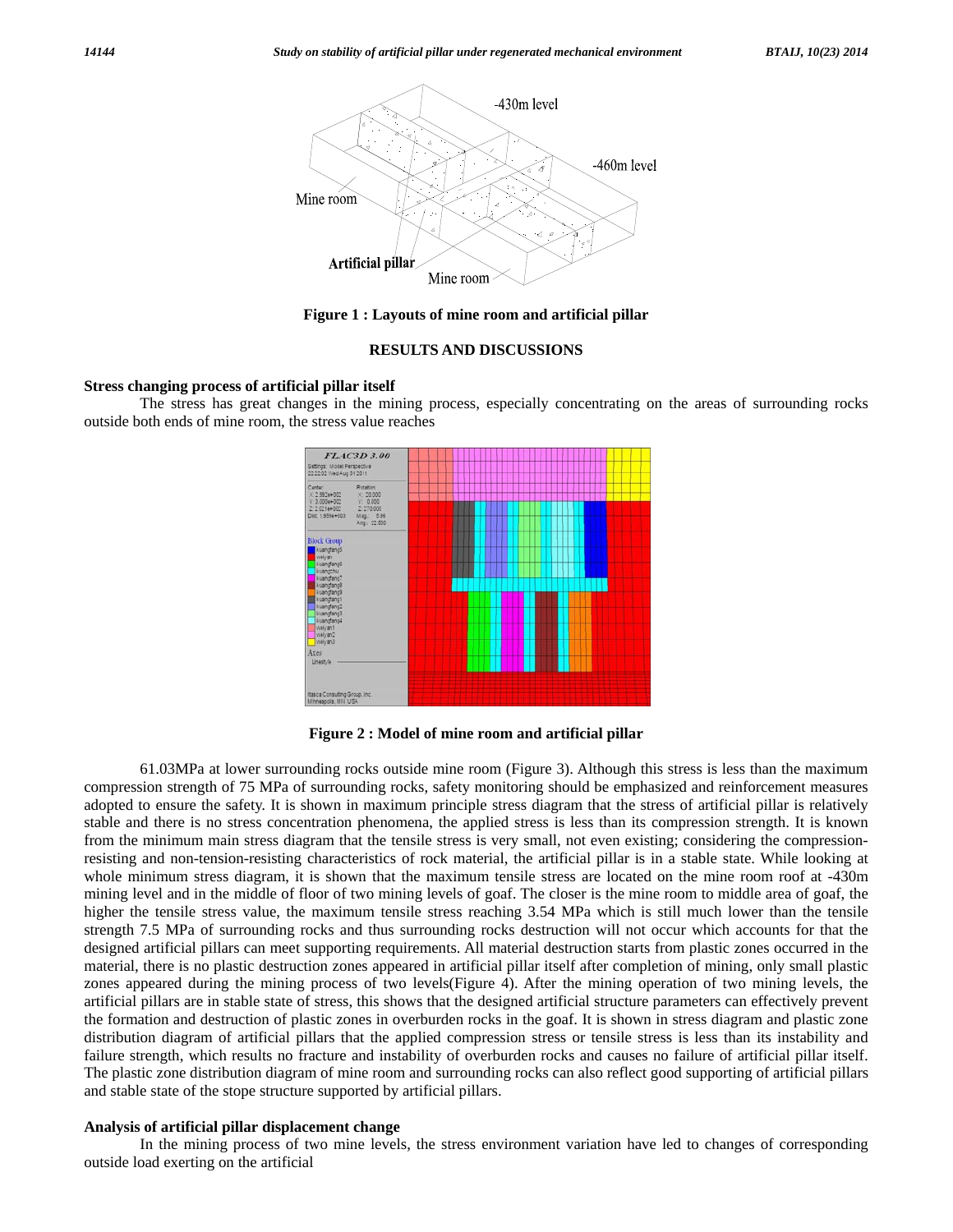

**Figure 3 : Contour map of maximum principal stress** 



**Figure 4 : Plastic zone distribution in pillars** 

 Pillars. The direct result of this load variability is the changes of pillar shape, i.e. displacement occurring in vertical direction. The magnitude of displacement is one important parameter in determination of pillar stability. In order to study the artificial pillar support effect and it stable situation, we set up No.1~5 displacement monitoring points at surrounding rocks on top of mine room and No.6~10 displacement points in each middle section of mine room roof at -430 m mining level, No.11~14 displacement points on top of artificial pillars and No.15~18 displacement points in the middle section of each mine room at -460m mining level (Figure 5).

 As shown in Figure 6 that there is displacement changes occurring in surrounding rocks on top of mine room at -430 mining level after completion of two mining levels with a maximum displacement of 3.17mm at No.3 monitoring point and a minimum displacement of 2.52mm at No.5 monitoring point. The displacement change data explains that the supported surrounding rocks are in a stable state and there is very small displacement change. When -460m level had been mined out, the maximum displacement settlement, 8.02mm, occurred at No.8 monitoring point (Figure 7), and relatively small displacement settlement, about 4.86mm, on the roof of mine rooms that are most close to the boundary at both ends of the goaf. Through comparison of displacement changes and analysis of plastic zone distribution diagram, it is deduced that, although the settlement in the goaf roof is relatively higher, the roof stability is not significantly affected.



**Figure 5 : Different stope structure displacement monitoring point arrangement plan**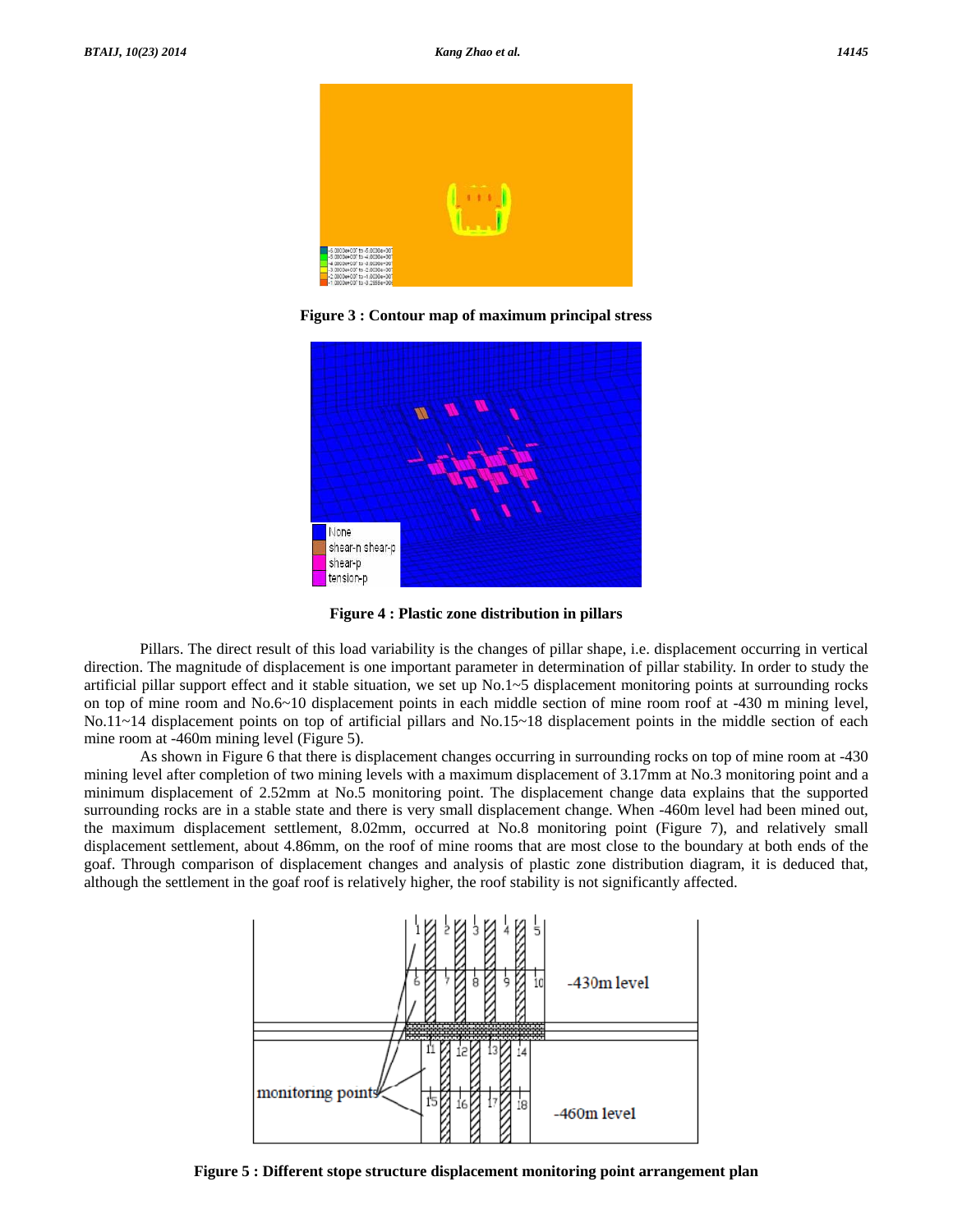

**Figure 6 : Displacement change at No.1~5 monitoring points** 



**Figure 7 : Displacement change at No.6~10 monitoring points** 

 From No.11~14monitoring point displacement diagram (Figure 8), it is known that vertical displacement of the artificial pillar (beam) is within a range of 3.5 to 3.7 mm. The simulation shows that the cementation strength between the artificial pillar and surrounding rocks is in sufficient, i.e. showing unsatisfactory roof-contacting effect, this kind of phenomenon fits well with actual field situations. Although there is instantaneous settlement displacement happening in artificial pillar during mining process, the displacement finally converges to about 3.5mm, which will not affect the final stability of surrounding rocks but it should be emphasized to have real-time displacement monitoring of artificial pillar during mining. As shown in Figure 9, a relatively large goaf roof displacement settlement, about 7.76mm, and a minimum value of 5.40mm occur at monitoring pints No.16 and No.17 after mining of -460 m mining level. In comparison with the maximum displacement of 8.02mm in goaf roof at -430m mining level, we can infer that there is close interrelationship between the goaf roof displacement settlement and mining level span, the wider span will cause a larger displacement in goaf roof (the span is 85m at -430 mining level and 65m at -460m mining level).

 In order to compare the relationship between field measurement and numerical simulation at different level, the subsidence of the goaf roof was measured using a multiple point displacement meter(Figure 10) with the observation stations No. 6-10 and No. 15-18 in mine room roof at the mining level of -430 m and -460m, respectively (Figure 5). Figure 11 shows the result of the comparison, from which we can see the same subsidence regularity for the field measurements at different mining levels. The subsidence is higher near the middle of the stope while lower around the goaf. The maximum subsidence about 7.2mm, is located at goaf roof at-430m mining level, close to the numerical simulation. The maximum subsidence about 6.1mm in goaf roof at mining level of -460m,is very close to the maximum of field measurements. By comparing the two different settlement curves, due to larger span for goaf at mining level of -430 m, the subsidence is higher in the goaf roof, resulting in the instability of overlying strata.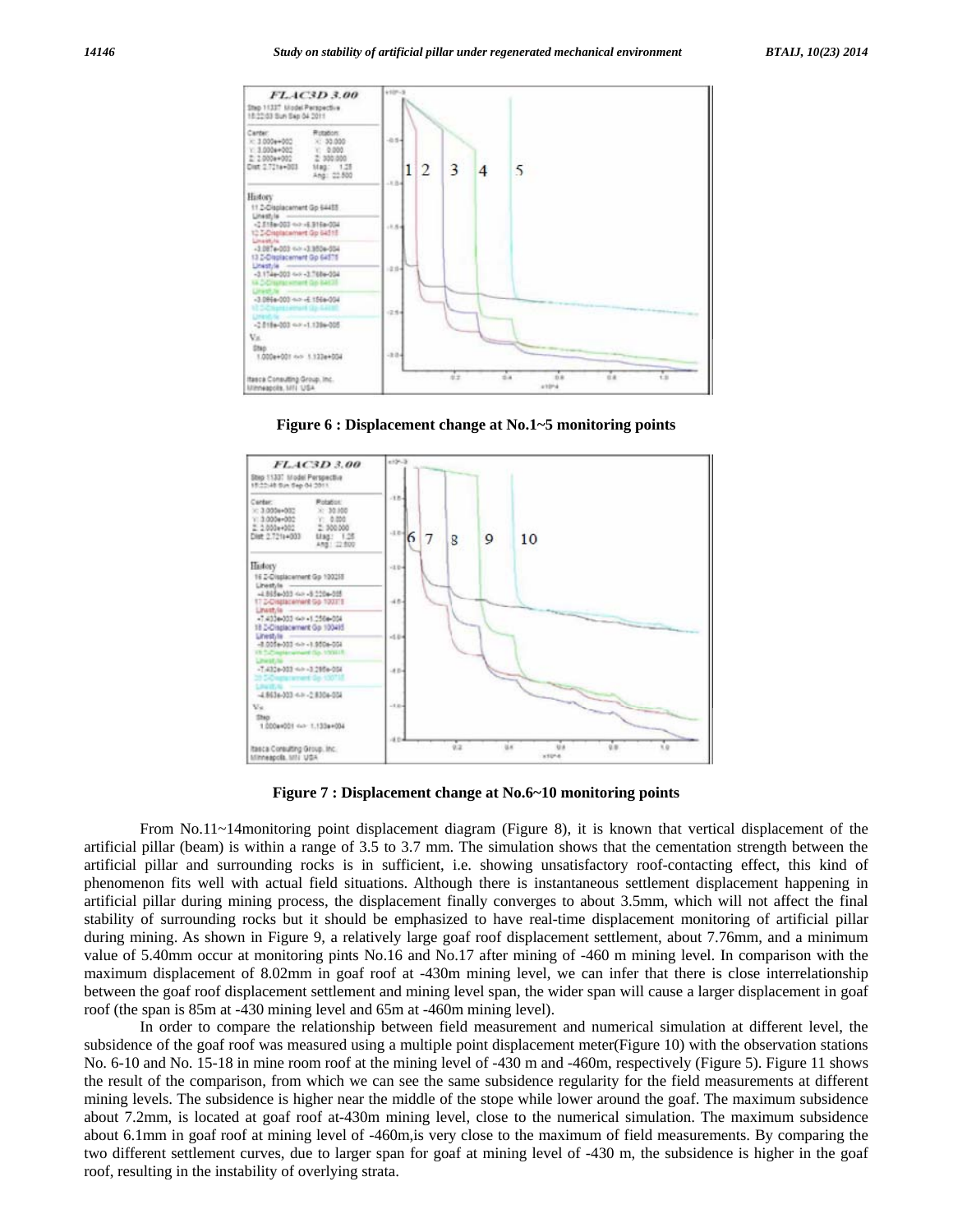

**Figure 8 : Displacement change at No.11~14 monitoring points** 



**Figure 9 : Displacement change at No.15~18 monitoring points** 



**Figure 10 : Field test scene of multiple point displacement meter** 

 Overall, the pillar displacement deformation of artificial pillar is small and roof deformation of goaf being supported is also in a safe range, and the deformation is in consistent with above mentioned plastic zones (Figure 4), all kinds of structures in the stope are stable, instability and failure will not occur. It demonstrates that the stability of the mine stope structure supported by artificial pillars and self-stability of pillar can meet the requirement of safe production in mines.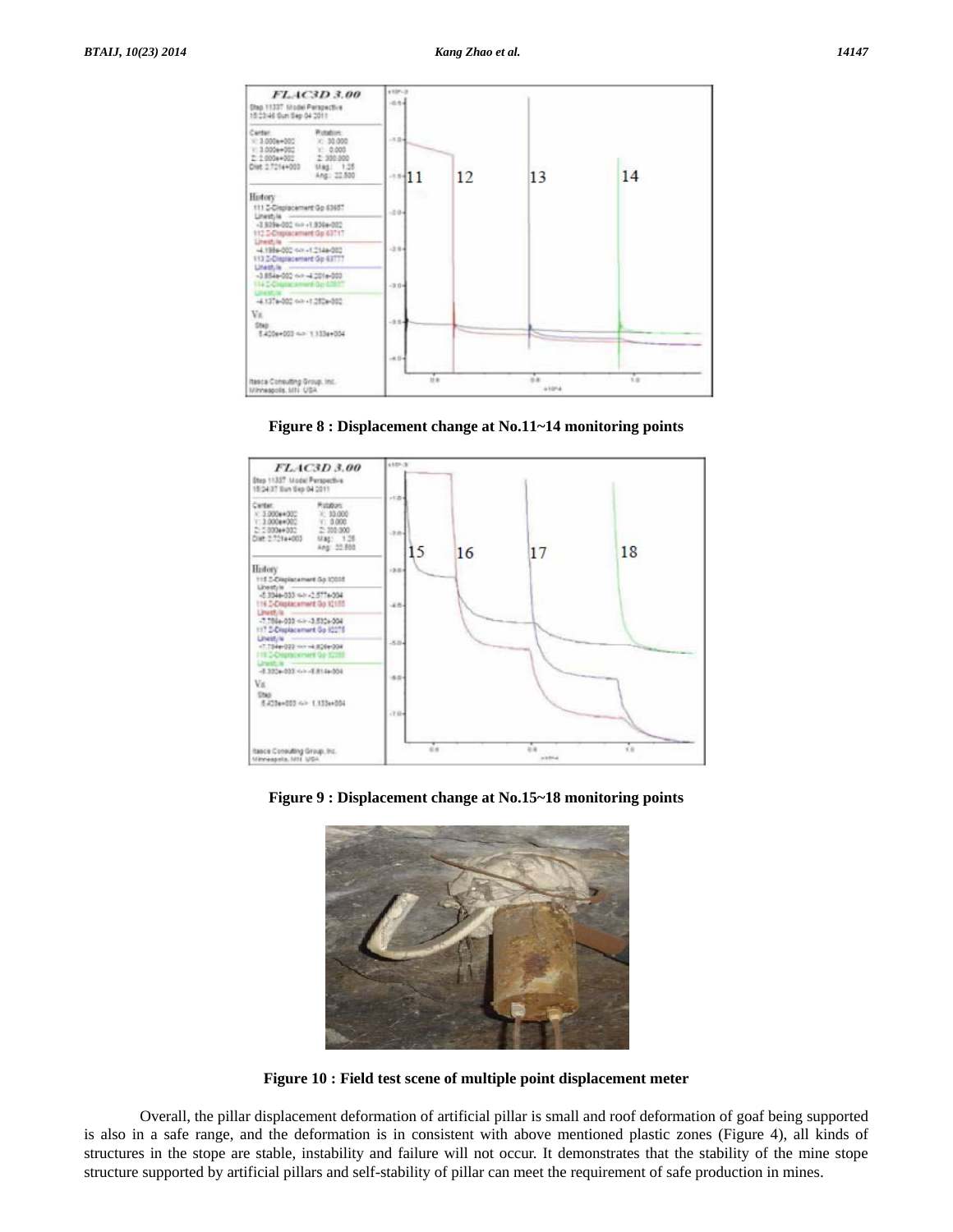

## **Figure 11 : Comparison of displacement of the field measured and the numerical simulation data at different level**

#### **CONCLUSION**

 (1) In mining process, the artificial pillar is in a very sable state itself due to the small values of applying compressive and tensile stress, which is far less than the corresponding compression and tension strength. In consideration of compression-resisting and non-tension-resisting characteristics of rock material, the applied tensile tress conditions are especially studied in stope structures, we found a maximum tensile stress of 3.54 MPa in surrounding rocks, this stress is much less than the tension strength 7.5 MPa, therefore the destruction will not occur in surrounding rocks. In terms of stress changes in other structure of stope, it is also shown that the designed artificial pillars had demonstrated good supporting effect, the stope structure is in a stable state can meet supporting requirements.

 (2) Based on analysis of plastic zone distribution in stope structure, it is found that there is plastic destruction area occurring in artificial pillars, even there are some plastic zones during mining process of two mining levels. However, the artificial pillars are in stable stress state after completion of mining of two mining levels, it illustrates that the designed structure parameters of artificial pillars can effectively prevent the formation and destruction of plastic zones in overburden rocks in the goaf.

 (3) Based on simulation research, there is instantaneous settlement displacement happening in artificial pillar during mining process due to low artificial pillar-surrounding rock cementation strength and weak roof-contacting effect, this kind of phenomenon fits well with actual field situations of the mine. However, the displacement finally converges to about 3.5mm, which will not affect the final stability of surrounding rocks. The real-time displacement monitoring of artificial pillar during mining should be emphasized.

 (4)According to the comparison of the filed measured subsidence for the goaf roof at different mining levels, field measurements are consistent with the simulations. The larger span of goaf the higher of the subsidence. The subsidence at the middle of goaf is higher than that at the goaf surrounding rocks.

#### **ACKNOWLEDGMENT**

 The authors gratefully acknowledge the National Natural Science Foundation of China (Grant 51364012、51304083), Science and Technology Program of Jiangxi Province(20132BBG70106), Jiangxi Province Science Foundation for Youths(20142BAB216020), Natural science foundation of Jiangxi University of Science and Technology (NSFJ2014-K02).

#### **REFERENCES**

- **[1]** H.Yan, J.X.Zhang, Z.W.Ding, Y.L.Huang; Surrounding rock deformation mechanism of roadways with extra-thick coal seam, Disaster Advances, **6(S6)**, 226-233 **(2013)**.
- **[2]** X.B.Li, J.R.Yao, F.Q.Gong; Dynamic problems in deep exploitation of hard rock metal mines, The Chinese Journal of Nonferrous Metals, (in Chinese), **21(10)**, 2551-2563 **(2011)**
- **[3]** J.J.Hu, T.Lei, K.P.Zhou, Q.F.Chen; Time-varying optimization study of mining sequence based on reconstructed mining environment, Rock and Soil Mechanics, (in Chinese), **32(8)**, 2517-2522 **(2011)**.
- **[4]** O.V.Ovcharenko, I.I.Ainbinder, Shilin K.Yu, N.P.Kramskov; Geomechanical substantiation of the parameters for underground mining of "Mir" Kimberlite Pipe, Journal of Mining Science, **38(6)**, 528-533 **(2002)**.
- **[5]** I.Aglyukov Kh; Mining of the protective pillars using a packed fill, Journal of Mining Science, **40(3)**, 292-297 **(2004)**.
- **[6]** M.Monjezi, M.H.Seyed, Khandelwal Manoj; Superiority of neural networks for pillar stress prediction in bord and pillar method, Arabian Journal of Geosciences, **4(5-6)**, 845-853 **(2011)**.